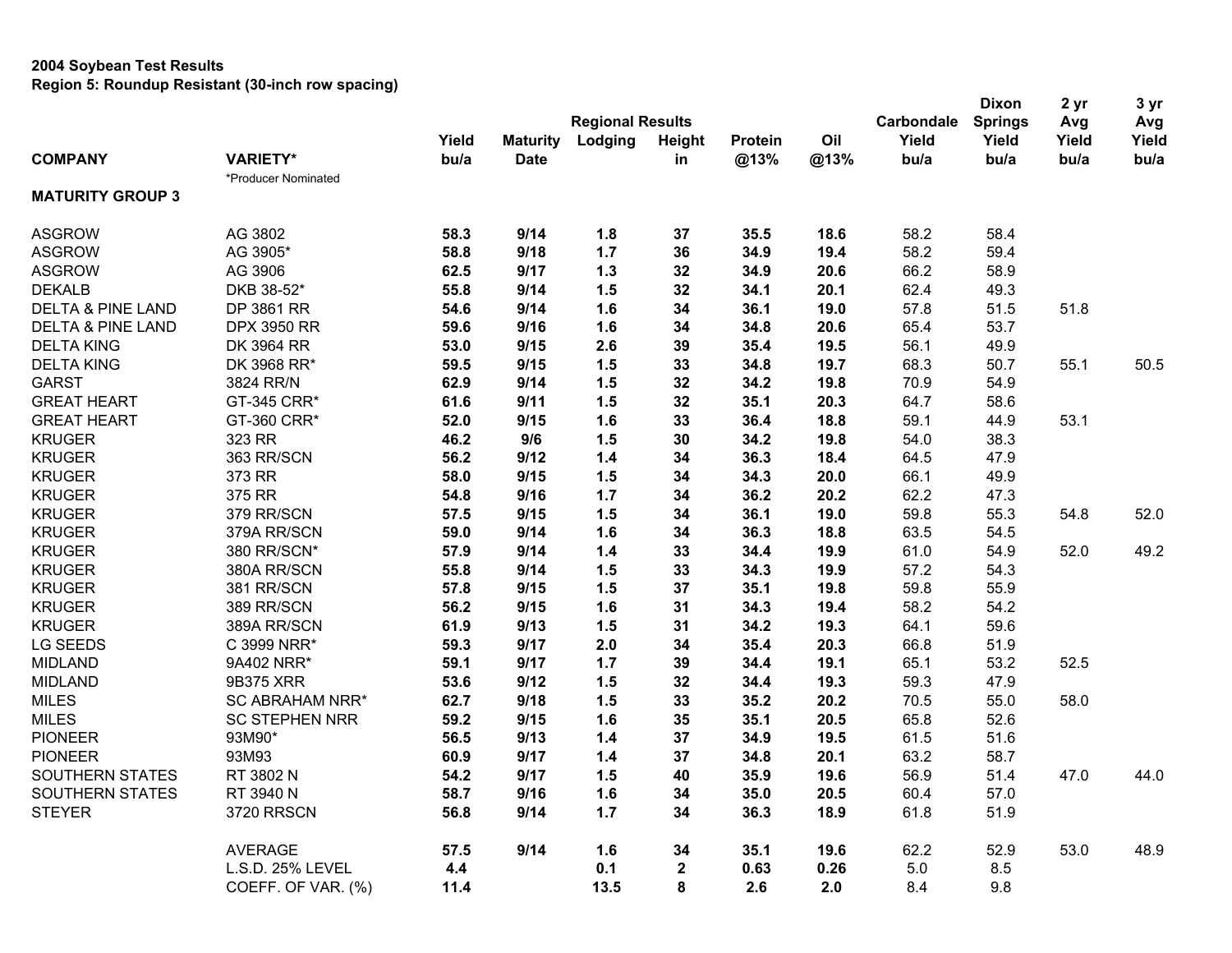|                              |                     |       |                 |                         |        |         |      |            | <b>Dixon</b>   | 2 yr  | 3 yr  |
|------------------------------|---------------------|-------|-----------------|-------------------------|--------|---------|------|------------|----------------|-------|-------|
|                              |                     |       |                 | <b>Regional Results</b> |        |         |      | Carbondale | <b>Springs</b> | Avg   | Avg   |
|                              |                     | Yield | <b>Maturity</b> | Lodging                 | Height | Protein | Oil  | Yield      | Yield          | Yield | Yield |
| <b>COMPANY</b>               | <b>VARIETY*</b>     | bu/a  | <b>Date</b>     |                         | in     | @13%    | @13% | bu/a       | bu/a           | bu/a  | bu/a  |
|                              | *Producer Nominated |       |                 |                         |        |         |      |            |                |       |       |
| <b>MATURITY GROUP 4</b>      |                     |       |                 |                         |        |         |      |            |                |       |       |
| <b>ASGROW</b>                | AG 4102             | 53.4  | 9/25            | 2.1                     | 39     | 36.2    | 18.9 | 60.7       | 46.2           |       |       |
| <b>ASGROW</b>                | AG 4502*            | 58.1  | 9/26            | 1.9                     | 37     | 36.5    | 19.0 | 62.2       | 53.9           |       |       |
| <b>ASGROW</b>                | AG 4603*            | 60.0  | 9/29            | 2.0                     | 39     | 34.7    | 18.8 | 63.9       | 56.1           | 54.9  | 50.6  |
| <b>ASGROW</b>                | AG 4801             | 61.4  | 9/29            | 1.5                     | 36     | 34.4    | 20.0 | 67.0       | 55.8           |       |       |
| <b>ASGROW</b>                | AG 4903             | 60.5  | 9/28            | 2.3                     | 40     | 34.3    | 19.8 | 63.8       | 57.3           |       |       |
| <b>ATLAS</b>                 | 5B430 NRR*          | 61.9  | 9/25            | 1.4                     | 31     | 34.3    | 20.0 | 65.7       | 58.1           |       |       |
| <b>ATLAS</b>                 | 5B482 NRR*          | 57.1  | 9/27            | 2.1                     | 37     | 36.5    | 19.0 | 62.9       | 51.3           |       |       |
| <b>ATLAS</b>                 | 5N471 RR            | 55.2  | 9/27            | 3.1                     | 43     | 34.0    | 20.2 | 65.4       | 45.0           |       |       |
| <b>BAKER</b>                 | 4955 CRR            | 62.9  | 9/28            | 3.1                     | 40     | 34.7    | 19.0 | 66.4       | 59.3           |       |       |
| BERGMANN-TAYLOR              | BT 434 CR*          | 60.0  | 9/26            | 1.5                     | 34     | 34.7    | 20.0 | 66.4       | 53.5           |       |       |
| BERGMANN-TAYLOR              | BT 441 CR*          | 62.8  | 9/27            | 2.0                     | 41     | 34.0    | 20.3 | 70.1       | 55.6           | 54.6  |       |
| BERGMANN-TAYLOR              | BT 484 CR*          | 63.2  | 9/28            | 2.4                     | 38     | 36.6    | 18.8 | 64.5       | 61.8           |       |       |
| <b>CROW'S</b>                | C 4417 R*           | 62.3  | 9/28            | 1.8                     | 38     | 33.5    | 20.4 | 66.2       | 58.5           | 54.6  | 49.8  |
| <b>DEKALB</b>                | DKB 46-51           | 60.8  | 9/30            | 2.5                     | 39     | 36.3    | 18.5 | 64.8       | 56.8           | 56.6  |       |
| <b>DELTA &amp; PINE LAND</b> | DP 4331 RR          | 65.8  | 9/29            | 1.7                     | 41     | 34.2    | 20.1 | 73.7       | 57.9           | 57.2  |       |
| <b>DELTA &amp; PINE LAND</b> | DP 4546 RR          | 48.8  | 9/27            | 2.9                     | 45     | 36.9    | 19.0 | 58.6       | 39.1           |       |       |
| <b>DELTA &amp; PINE LAND</b> | <b>DP 4724 RR</b>   | 59.7  | 10/1            | 2.2                     | 37     | 36.5    | 19.0 | 64.9       | 54.5           | 52.5  |       |
| <b>DELTA &amp; PINE LAND</b> | <b>DPX 4891 RR</b>  | 60.1  | 9/30            | 3.0                     | 40     | 34.5    | 19.4 | 69.0       | 51.3           |       |       |
| <b>DELTA GROW</b>            | 4340 RR             | 58.4  | 9/26            | 1.8                     | 37     | 33.8    | 20.2 | 57.0       | 59.7           |       |       |
| <b>DELTA GROW</b>            | 4840 RR             | 58.2  | 9/26            | 3.0                     | 38     | 34.5    | 19.1 | 61.4       | 55.1           |       |       |
| <b>DELTA GROW</b>            | 4960 RR             | 53.2  | 10/5            | 2.9                     | 44     | 37.1    | 18.1 | 63.9       | 42.4           |       |       |
| <b>DELTA KING</b>            | DK 4461 RR          | 63.6  | 9/29            | 2.3                     | 42     | 34.9    | 19.9 | 75.9       | 51.2           | 55.9  | 50.0  |
| <b>DELTA KING</b>            | DK 4763 RR*         | 61.5  | 9/30            | 2.5                     | 37     | 36.9    | 18.2 | 71.9       | 51.1           | 55.1  | 51.4  |
| <b>DELTA KING</b>            | <b>DK 4868 RR</b>   | 63.3  | 9/27            | 2.3                     | 42     | 35.1    | 19.5 | 76.1       | 50.5           | 56.7  | 51.2  |
| <b>DELTA KING</b>            | DK 4967 RR          | 59.4  | 9/28            | 2.2                     | 38     | 36.8    | 18.9 | 65.8       | 53.1           | 53.5  |       |
| <b>DELTA KING</b>            | <b>DK XTJ 446</b>   | 45.6  | 9/26            | 1.7                     | 44     | 36.1    | 18.7 | 55.8       | 35.5           | 41.8  |       |
| <b>DELTA KING</b>            | <b>DK XTJ 448</b>   | 53.7  | 9/30            | 3.4                     | 50     | 34.7    | 19.4 | 63.4       | 44.0           | 47.0  |       |
| <b>DELTA KING</b>            | <b>DK XTJ 541</b>   | 58.4  | 9/25            | 1.6                     | 39     | 34.5    | 19.5 | 61.7       | 55.1           |       |       |
| <b>DELTA KING</b>            | <b>DK XTJ 543</b>   | 63.2  | 9/23            | 1.8                     | 39     | 34.9    | 19.8 | 64.3       | 62.1           |       |       |
| <b>DELTA KING</b>            | <b>DK XTJ 546</b>   | 61.1  | 9/29            | 2.9                     | 41     | 37.3    | 18.2 | 70.7       | 51.5           |       |       |
| <b>DELTA KING</b>            | DK XTJ 548          | 60.2  | 9/27            | 2.5                     | 42     | 34.3    | 18.9 | 69.8       | 50.6           |       |       |
| <b>DELTA KING</b>            | DK XTJ 54J9         | 57.9  | 10/2            | 2.6                     | 47     | 36.0    | 19.3 | 69.1       | 46.7           |       |       |
| <b>DELTA KING</b>            | DK XTJ 54X9         | 58.5  | 9/25            | 2.2                     | 41     | 34.3    | 20.2 | 67.0       | 50.0           |       |       |
| <b>EXCEL</b>                 | 8448 NRR*           | 65.4  | 9/25            | 1.5                     | 34     | 34.9    | 19.9 | 74.1       | 56.6           | 56.9  | 53.7  |
| <b>EXCEL</b>                 | 8490 NRR            | 51.3  | 9/30            | 2.6                     | 41     | 35.2    | 19.0 | 58.2       | 44.3           |       |       |
| <b>EXCEL</b>                 | 8492 NRR            | 51.3  | 9/28            | 3.1                     | 46     | 34.1    | 19.7 | 54.8       | 47.8           |       |       |
| FS HISOY                     | <b>HS 4228</b>      | 71.1  | 9/27            | $1.3$                   | 33     | 35.0    | 19.6 | 76.5       | 65.6           |       |       |
|                              |                     |       |                 |                         |        |         |      |            |                |       |       |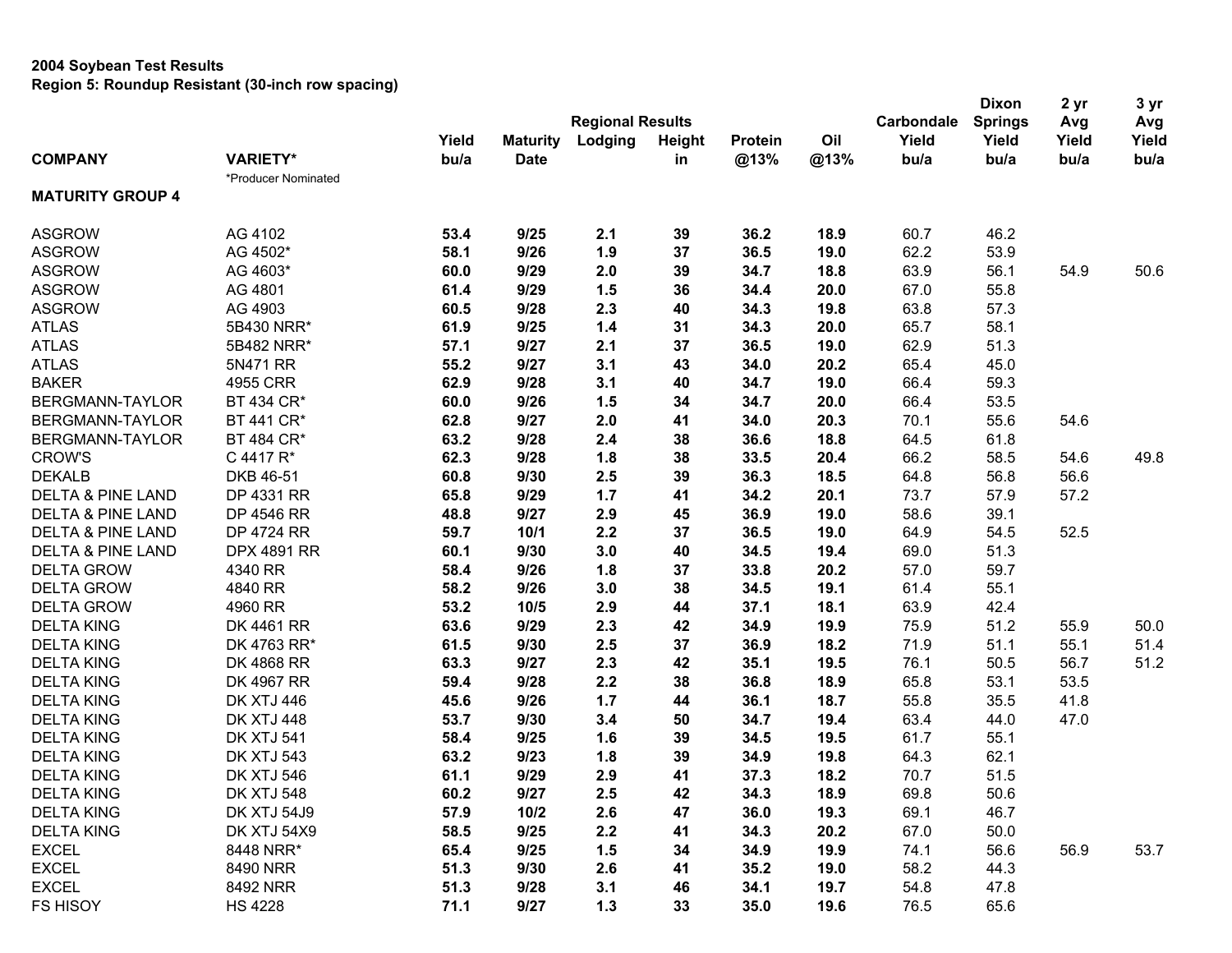### **2004 Soybean Test Results Region 5: Roundup Resistant (30-inch row spacing)**

|                    |                     |               |                                |                         |              |                 |             | <b>Dixon</b>  | 2 yr           | 3 yr          |               |
|--------------------|---------------------|---------------|--------------------------------|-------------------------|--------------|-----------------|-------------|---------------|----------------|---------------|---------------|
|                    |                     |               |                                | <b>Regional Results</b> |              |                 |             | Carbondale    | <b>Springs</b> | Avg           | Avg           |
| <b>COMPANY</b>     | <b>VARIETY*</b>     | Yield<br>bu/a | <b>Maturity</b><br><b>Date</b> | Lodging                 | Height<br>in | Protein<br>@13% | Oil<br>@13% | Yield<br>bu/a | Yield<br>bu/a  | Yield<br>bu/a | Yield<br>bu/a |
|                    | *Producer Nominated |               |                                |                         |              |                 |             |               |                |               |               |
| <b>FS HISOY</b>    | <b>HS 4336</b>      | 56.7          | 9/23                           | 2.1                     | 38           | 34.3            | 19.7        | 63.4          | 49.9           |               |               |
| <b>FS HISOY</b>    | HS 4516*            | 63.4          | 9/27                           | 2.3                     | 43           | 33.6            | 20.2        | 65.3          | 61.4           | 55.9          | 50.5          |
| <b>FS HISOY</b>    | <b>HS 4536</b>      | 55.4          | 9/27                           | 2.7                     | 39           | 36.1            | 19.5        | 59.4          | 51.3           | 49.7          |               |
| <b>FS HISOY</b>    | <b>HS 4736</b>      | 58.4          | 9/29                           | 3.0                     | 45           | 35.0            | 19.0        | 60.1          | 56.7           | 50.6          |               |
| <b>FS HISOY</b>    | <b>HS 4826</b>      | 60.8          | 9/29                           | 2.2                     | 39           | 36.3            | 19.0        | 61.3          | 60.4           | 53.1          | 50.8          |
| <b>FS HISOY</b>    | X 4146              | 53.5          | 9/24                           | 2.0                     | 45           | 33.9            | 20.0        | 62.0          | 45.0           |               |               |
| <b>FS HISOY</b>    | X 4446              | 56.7          | 9/24                           | 2.0                     | 40           | 34.7            | 19.8        | 59.2          | 54.2           |               |               |
| <b>FS HISOY</b>    | X 4646              | 63.4          | 9/23                           | 2.6                     | 38           | 35.6            | 19.3        | 66.0          | 60.7           |               |               |
| <b>GARST</b>       | 4212 RR/STS/N       | 65.9          | 9/29                           | $1.3$                   | 32           | 34.6            | 19.9        | 65.3          | 66.6           |               |               |
| <b>GARST</b>       |                     | 64.1          | 9/29                           |                         | 41           | 34.0            |             | 70.4          | 57.9           | 54.2          |               |
|                    | 4512 RR/N*          |               |                                | 1.8                     |              |                 | 20.3        |               |                |               | 49.3          |
| <b>GARST</b>       | D 484 RR/N          | 58.1          | 9/28                           | 2.8                     | 42           | 35.4            | 19.1        | 67.4          | 48.7           | 52.1          | 46.2          |
| <b>GATEWAY</b>     | 4R485               | 60.0          | 9/30                           | 2.2                     | 41           | 36.6            | 19.0        | 62.5          | 57.4           | 53.7          |               |
| <b>GATEWAY</b>     | 4R495               | 54.8          | 9/25                           | 3.1                     | 39           | 34.6            | 19.3        | 58.3          | 51.4           |               |               |
| <b>GREAT HEART</b> | GT-486 RRCYSTX      | 55.6          | 9/25                           | 2.2                     | 43           | 33.9            | 20.1        | 63.6          | 47.5           |               |               |
| <b>HELENA</b>      | 4875                | 61.1          | 9/28                           | 3.0                     | 38           | 34.4            | 19.2        | 64.6          | 57.6           |               |               |
| <b>HOFFMAN</b>     | H 3441 CR*          | 58.6          | 9/29                           | 1.7                     | 41           | 36.3            | 19.1        | 63.4          | 53.9           |               |               |
| <b>KRUGER</b>      | 377 RR              | 55.2          | 9/20                           | 1.4                     | 32           | 34.2            | 20.3        | 60.2          | 50.1           |               |               |
| <b>KRUGER</b>      | 393 RR/SCN*         | 54.5          | 9/22                           | 2.2                     | 37           | 34.9            | 20.3        | 56.7          | 52.3           | 50.7          |               |
| <b>KRUGER</b>      | 393+ RR/SCN         | 62.9          | 9/27                           | 2.5                     | 41           | 34.6            | 19.3        | 66.9          | 58.8           | 55.6          |               |
| <b>KRUGER</b>      | 404 RR*             | 52.9          | 9/20                           | 1.6                     | 32           | 34.2            | 20.3        | 55.4          | 50.5           | 49.4          |               |
| <b>KRUGER</b>      | 424 RR/SCN          | 64.8          | 9/23                           | 1.7                     | 37           | 35.4            | 20.1        | 69.7          | 59.9           |               |               |
| <b>KRUGER</b>      | 431 RR              | 54.8          | 9/21                           | 1.6                     | 35           | 34.1            | 19.5        | 54.0          | 55.6           |               |               |
| <b>KRUGER</b>      | 434 RR/SCN          | 53.7          | 9/25                           | 2.2                     | 39           | 34.7            | 19.6        | 56.7          | 50.6           |               |               |
| <b>KRUGER</b>      | 442 RR/SCN          | 59.2          | 9/27                           | 1.7                     | 34           | 35.1            | 19.6        | 60.2          | 58.2           |               |               |
| <b>KRUGER</b>      | 444 RR/SCN          | 62.3          | 9/28                           | 2.2                     | 41           | 34.5            | 20.1        | 71.1          | 53.5           |               |               |
| <b>KRUGER</b>      | 445 RR/SCN          | 55.2          | 9/24                           | 1.7                     | 37           | 34.6            | 20.0        | 57.5          | 52.9           |               |               |
| <b>KRUGER</b>      | 445+ RR/SCN         | 55.8          | 9/22                           | 1.5                     | 31           | 34.5            | 20.2        | 61.9          | 49.7           |               |               |
| <b>KRUGER</b>      | 474 RR/SCN          | 58.9          | 9/30                           | 2.2                     | 37           | 35.9            | 18.7        | 60.4          | 57.4           |               |               |
| LG SEEDS           | C 4112 NRR*         | 64.3          | 9/23                           | 1.6                     | 34           | 35.7            | 19.8        | 68.3          | 60.4           |               |               |
| LG SEEDS           | C 4343 NRR          | 52.2          | 9/23                           | 2.0                     | 38           | 34.8            | 19.9        | 57.0          | 47.4           |               |               |
| LG SEEDS           | C 4840 NRR*         | 58.1          | 9/30                           | 2.9                     | 48           | 34.6            | 19.2        | 58.8          | 57.5           | 51.8          |               |
| M & D SEED         | 9440 NRR*           | 58.0          | 9/27                           | 1.6                     | 31           | 34.2            | 20.1        | 64.7          | 51.3           |               |               |
| M & D SEED         | 9470 RR*            | 54.8          | 9/28                           | 2.7                     | 40           | 34.6            | 20.1        | 65.3          | 44.3           |               |               |
| M & D SEED         | 9480 RR*            | 56.9          | 9/30                           | 2.2                     | 38           | 34.6            | 20.4        | 63.8          | 50.0           |               |               |
| <b>MERSCHMAN</b>   | <b>AUSTIN RR</b>    | 62.1          | 9/29                           | 1.6                     | 35           | 34.5            | 19.8        | 64.5          | 59.7           |               |               |
| <b>MERSCHMAN</b>   | <b>DALLAS RR</b>    | 62.2          | 10/1                           | 2.2                     | 38           | 36.3            | 18.9        | 65.7          | 58.6           |               |               |
| <b>MERSCHMAN</b>   | <b>DENVER RRSTS</b> | 53.4          | 9/29                           | 2.8                     | 41           | 34.6            | 19.8        | 55.8          | 51.1           |               |               |
| <b>MERSCHMAN</b>   | PHOENIX IIIRR       | 62.0          | 9/24                           | 1.5                     | 34           | 34.4            | 20.0        | 66.3          | 57.7           |               |               |
| <b>MIDLAND</b>     | 9A434 NRR           | 53.6          | 9/23                           | 2.4                     | 40           | 34.5            | 18.6        | 62.4          | 44.8           | 47.4          |               |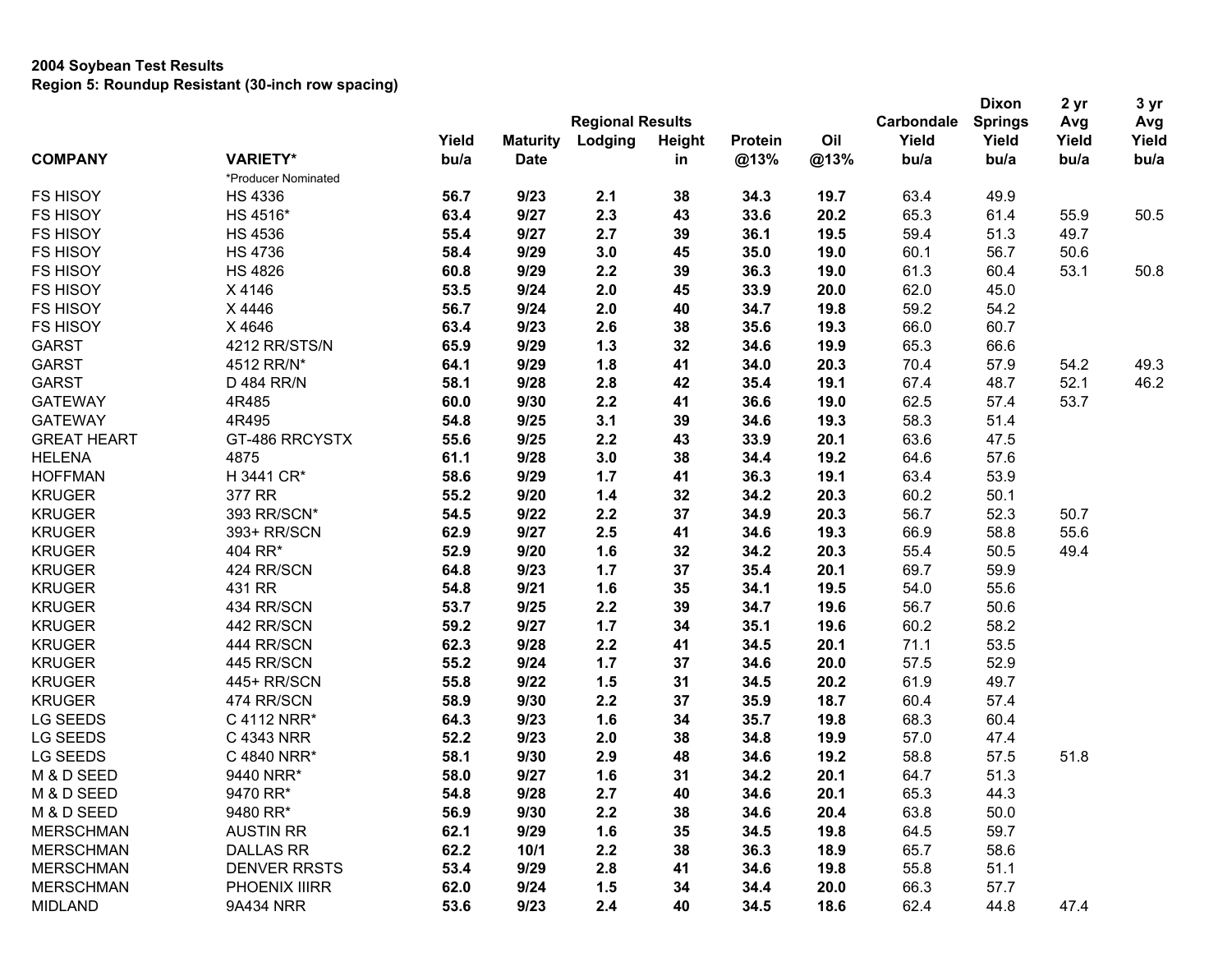|                                     |                          |       |                 |                         |               |         |      |            | <b>Dixon</b>   | 2 <sub>yr</sub> | 3 yr  |
|-------------------------------------|--------------------------|-------|-----------------|-------------------------|---------------|---------|------|------------|----------------|-----------------|-------|
|                                     |                          |       |                 | <b>Regional Results</b> |               |         |      | Carbondale | <b>Springs</b> | Avg             | Avg   |
|                                     |                          | Yield | <b>Maturity</b> | Lodging                 | <b>Height</b> | Protein | Oil  | Yield      | Yield          | Yield           | Yield |
| <b>COMPANY</b>                      | <b>VARIETY*</b>          | bu/a  | <b>Date</b>     |                         | in            | @13%    | @13% | bu/a       | bu/a           | bu/a            | bu/a  |
|                                     | *Producer Nominated      |       |                 |                         |               |         |      |            |                |                 |       |
| <b>MIDLAND</b>                      | 9A445 NRR                | 51.2  | 9/25            | 2.6                     | 39            | 33.9    | 19.5 | 52.8       | 49.7           |                 |       |
| <b>MIDLAND</b>                      | 9A475 XRR                | 54.5  | 9/26            | 2.3                     | 41            | 34.7    | 19.8 | 57.6       | 51.4           |                 |       |
| <b>MIDLAND</b>                      | 9B485 XRR                | 48.6  | 9/25            | 2.1                     | 44            | 34.0    | 19.9 | 57.4       | 39.8           |                 |       |
| MIDWEST PREMIUM GEN                 | AE RR 53 057             | 57.4  | 9/28            | 2.9                     | 43            | 34.6    | 20.2 | 62.7       | 52.0           |                 |       |
| MIDWEST PREMIUM GEN AE RR 53 340493 |                          | 53.2  | 9/30            | 2.4                     | 44            | 36.1    | 18.7 | 54.5       | 52.0           |                 |       |
| MIDWEST PREMIUM GEN                 | AE RR 53 386             | 52.0  | 10/1            | 2.8                     | 50            | 37.9    | 18.6 | 52.1       | 51.9           |                 |       |
| MIDWEST PREMIUM GEN                 | AE RR 53 776             | 55.4  | 10/1            | 2.4                     | 47            | 36.4    | 18.8 | 55.8       | 55.0           |                 |       |
| <b>MILES</b>                        | <b>SC JONAH NRR</b>      | 58.8  | 9/29            | 2.3                     | 39            | 36.3    | 19.0 | 61.2       | 56.4           |                 |       |
| <b>MILES</b>                        | <b>SC MICHAEL NRRSTS</b> | 70.4  | 9/27            | 1.7                     | 35            | 35.4    | 19.5 | 74.7       | 66.0           | 61.0            |       |
| <b>MILES</b>                        | SC SILAS NRR*            | 64.0  | 9/25            | 2.0                     | 44            | 34.0    | 20.2 | 71.0       | 57.0           | 55.4            | 50.3  |
| <b>MILES</b>                        | <b>SC TITUS NRR</b>      | 57.8  | 9/28            | 2.7                     | 43            | 35.3    | 19.1 | 63.6       | 52.0           | 51.2            | 46.1  |
| <b>NK BRAND</b>                     | S 43-B1*                 | 54.1  | 9/25            | 1.8                     | 36            | 35.1    | 18.8 | 60.2       | 48.1           | 52.5            |       |
| NK BRAND                            | S 49-Q9*                 | 57.1  | 9/29            | 2.1                     | 42            | 35.2    | 18.3 | 66.6       | 47.6           |                 |       |
| <b>PIONEER</b>                      | 94B54*                   | 58.8  | 9/26            | 2.7                     | 45            | 35.4    | 19.5 | 57.9       | 59.7           | 52.6            | 47.6  |
| <b>PIONEER</b>                      | 94B73                    | 54.4  | 9/26            | 2.4                     | 39            | 35.4    | 20.0 | 62.9       | 45.8           |                 |       |
| <b>PIONEER</b>                      | 94M70*                   | 56.7  | 9/29            | 3.0                     | 42            | 35.5    | 19.6 | 65.4       | 48.0           | 52.3            |       |
| <b>PIONEER</b>                      | 94M90*                   | 60.5  | 9/29            | 2.6                     | 42            | 34.0    | 19.4 | 63.4       | 57.6           |                 |       |
| SOUTHERN STATES                     | RT 4098                  | 51.5  | 9/20            | 1.8                     | 38            | 34.6    | 20.2 | 58.1       | 44.9           | 44.3            | 41.2  |
| SOUTHERN STATES                     | RT 4230 N                | 61.9  | 9/25            | 2.0                     | 39            | 34.1    | 19.7 | 65.4       | 58.3           | 53.8            |       |
| SOUTHERN STATES                     | RT 4502 N                | 49.8  | 9/27            | 2.0                     | 43            | 35.1    | 19.9 | 53.9       | 45.7           | 45.9            | 45.0  |
| SOUTHERN STATES                     | RT 4810 N                | 57.6  | 9/29            | 2.2                     | 44            | 35.4    | 19.1 | 65.0       | 50.2           | 50.3            | 43.9  |
| SOUTHERN STATES                     | RT 4980                  | 55.0  | 9/28            | 3.0                     | 42            | 34.2    | 20.1 | 61.3       | 48.6           | 49.3            | 46.3  |
| <b>STEYER</b>                       | 4000 RRSCN               | 62.6  | 9/22            | $1.3$                   | 36            | 36.0    | 19.5 | 65.5       | 59.7           | 56.2            |       |
| <b>STEYER</b>                       | 4200 RRSCN               | 55.3  | 9/25            | 2.3                     | 44            | 34.3    | 19.2 | 57.4       | 53.3           |                 |       |
| <b>STINE</b>                        | S 4102-4*                | 63.2  | 9/24            | 1.5                     | 33            | 33.9    | 20.1 | 66.4       | 60.0           |                 |       |
| <b>STINE</b>                        | S 4842-4                 | 65.1  | 9/27            | 3.4                     | 41            | 34.8    | 19.0 | 72.1       | 58.0           | 56.6            |       |
| <b>STONE</b>                        | <b>HC-2403 NRR*</b>      | 56.8  | 9/24            | 1.2                     | 33            | 34.7    | 20.2 | 64.4       | 49.2           |                 |       |
| <b>STONE</b>                        | <b>HC-2441 NRR*</b>      | 65.3  | 9/28            | 2.0                     | 41            | 34.1    | 20.1 | 68.1       | 62.5           |                 |       |
| <b>TRISLER TRISOY</b>               | 4227 RR(CN)              | 62.5  | 9/26            | 1.4                     | 31            | 34.2    | 20.0 | 63.8       | 61.1           | 57.9            | 54.5  |
| <b>TRISLER TRISOY</b>               | 4314 RR(CN)              | 61.3  | 9/26            | 1.9                     | 42            | 33.8    | 20.3 | 68.6       | 54.1           | 55.3            | 49.4  |
| <b>TRISLER TRISOY</b>               | 4343 RR(CN)              | 54.6  | 9/24            | 2.1                     | 39            | 35.1    | 19.5 | 57.0       | 52.1           |                 |       |
| <b>TRISLER TRISOY</b>               | 4697 RR(CN)*             | 56.9  | 9/27            | 2.4                     | 40            | 34.9    | 19.5 | 57.9       | 56.0           | 50.8            | 45.7  |
| <b>VIGORO</b>                       | V 42N3 RR*               | 64.0  | 9/26            | 1.5                     | 34            | 34.9    | 19.7 | 73.1       | 54.9           |                 |       |
| <b>VIGORO</b>                       | V 47N3 RR                | 58.5  | 9/30            | 2.3                     | 39            | 35.9    | 18.7 | 63.9       | 53.1           |                 |       |
| <b>VIGORO</b>                       | <b>V 48N5 RR</b>         | 57.9  | 9/30            | 3.1                     | 41            | 34.9    | 20.1 | 63.7       | 52.2           |                 |       |
|                                     |                          |       |                 |                         |               |         |      |            |                |                 |       |
|                                     | <b>AVERAGE</b>           | 58.3  | 9/27            | 2.2                     | 39            | 35.0    | 19.5 | 63.4       | 53.2           | 52.8            | 48.7  |
|                                     | L.S.D. 25% LEVEL         | 5.2   |                 | 0.4                     | $\mathbf{2}$  | 0.58    | 0.29 | 5.1        | 5.3            |                 |       |
|                                     | COEFF. OF VAR. (%)       | 13.5  |                 | 26.1                    | 8             | 2.5     | 2.2  | 8.5        | 10.6           |                 |       |